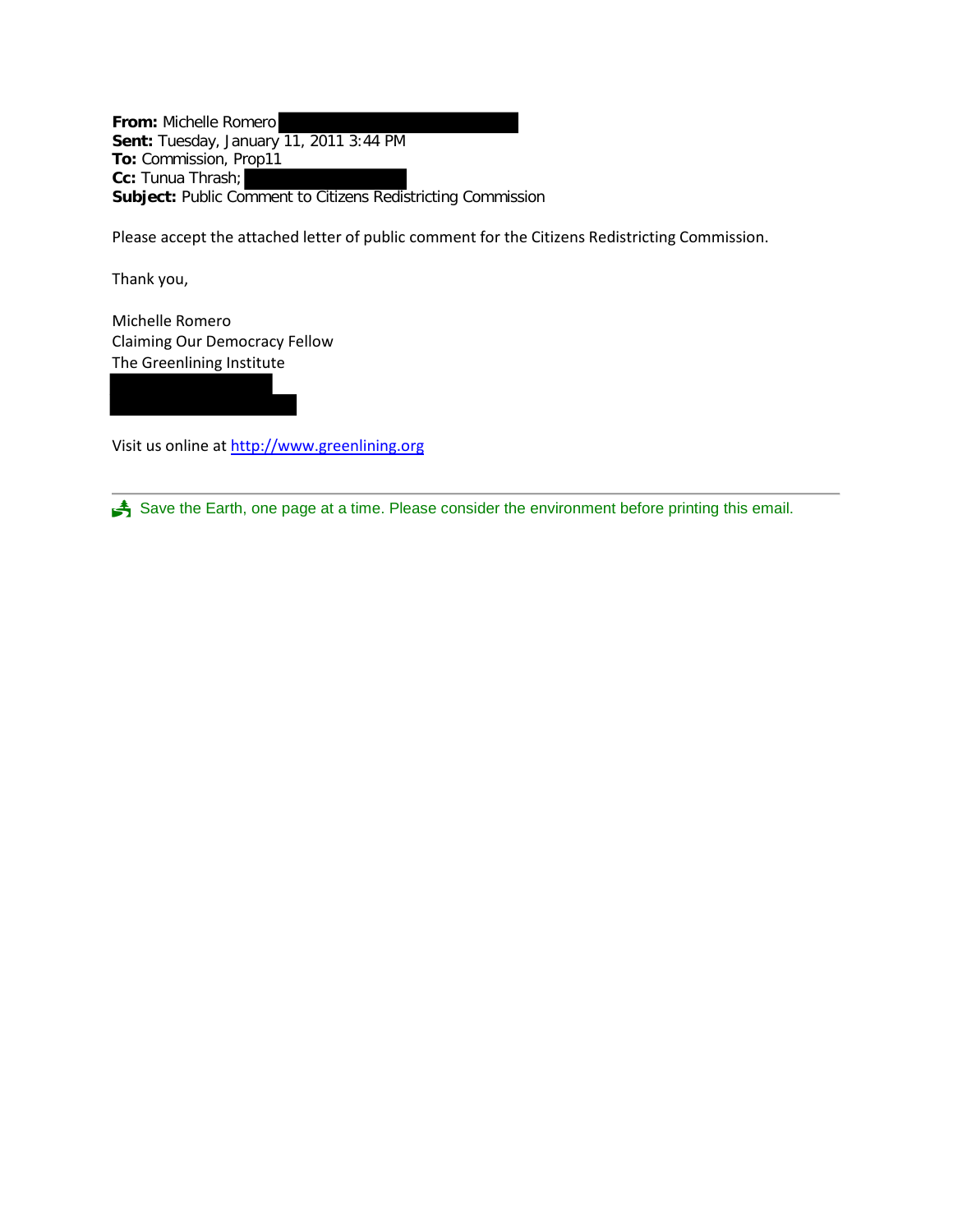The Greenlining Institute 1918 University Avenue, 2<sup>nd</sup> Floor Berkeley, CA 94704 (510) 926-4016 http://www.greenlining.org



## January 11, 2011

Citizens Redistricting Commission c/o California Secretary of State 1500 11th St, Sacramento, CA, 95814 Via email to: votersfirstact@sos.ca.gov

## Subject: Public Comment Concerning Staffing & Community Outreach Decisions

Dear Commissioners:

On Wednesday, January 12, 2011, the California Citizens Redistricting Commission will consider two important items that will lay the foundation for its work for the coming months; this includes a staffing plan and a community outreach plan.

## Staffing Plan

In the final months leading to the final selection of all 14 Commissioners, the California Secretary of State's office stepped into a self-appointed roll of determining staff positions, creating job descriptions, and circulating the job announcement among traditional employment networks. We can all appreciate that the work of the inaugural and newly minted Commission is robust and highly integrated, however, Greenlining believes that the first key role of the Commission is to determine the best structure of the Redistricting California organization, this includes what positions need to be created and their duties.

The influence of another California department without the confirmed authority of the Commission may erode the public's confidence that the 14 Commissioners are in fact leading the plan for an independent redistricting process. Furthermore, we would expect that the Commission draw from the lessons learned during the recruitment and selection process of the commissioners themselves, and would take all affirmative action to circulate the staff job announcements in such a way that would facilitate the recruitment of California's best and brightest policy/legal/administrative professional and executive leaders, including those of ethnic and minority background.

We would urge the Commission to consider the following:

- Is the staffing structure currently outlined by the Secretary of State optimal? Are there positions and/or a structure assembled by other Redistricting Commissions that might be beneficial in California?
- Truly embarking on an affirmative effort to identify the best and brightest candidates, going beyond traditional outlets and networks. This is likely to require the retention of a minorityfocused executive search firm with extensive networks throughout the state.